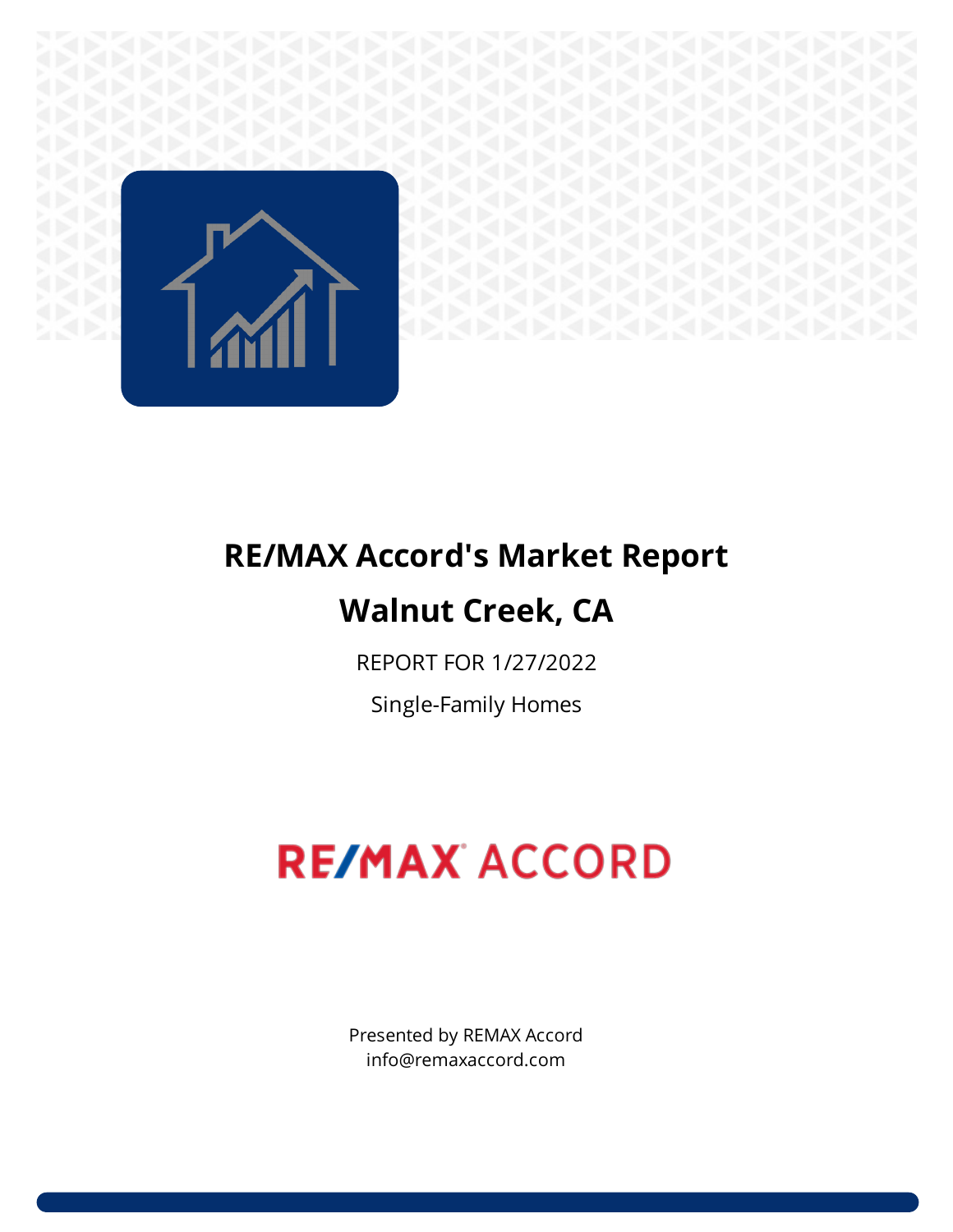This week the median list price for Walnut Creek, CA is \$1,491,944 with the market action index hovering around 89. This is less than last month's market action index of 93. Inventory has increased to 10.

#### Market Action Index

This answers "How's the Market?" by comparing rate of sales versus inventory.



**Strong Seller's Market**

Market appears to have begun to cool. As we're still notably in the Seller's zone, prices have not yet adjusted. If the market continues to cool, then expect prices to follow lower. It may take a few more weeks of slack demand for prices to reflect and begin to fall. Expect this condition if the index falls to the Buyer's zone.

#### Real-Time Market Profile

| Median List Price                      | \$1,491,944 |  |  |  |  |  |  |
|----------------------------------------|-------------|--|--|--|--|--|--|
| Median Price of<br><b>New Listings</b> | \$1,287,000 |  |  |  |  |  |  |
| Per Square Foot                        | \$711       |  |  |  |  |  |  |
| Average Days on<br>Market              | -15         |  |  |  |  |  |  |
| Median Days on<br>Market               | - 0         |  |  |  |  |  |  |
| Price Decreased                        | 0%          |  |  |  |  |  |  |
| Price Increased                        | 0%          |  |  |  |  |  |  |
| Relisted                               | 0%          |  |  |  |  |  |  |
| Inventory                              | 10          |  |  |  |  |  |  |
| Median Rent                            | * \$3,950   |  |  |  |  |  |  |
| <b>Market Action</b>                   | -89         |  |  |  |  |  |  |
| <b>Strong Seller's Market</b>          |             |  |  |  |  |  |  |

#### Market Segments

Each segment below represents approximately 25% of the market ordered by price.

| <b>Median Price</b> | Sq. Ft. | <b>Lot Size</b>      | <b>Beds</b> | <b>Bath</b> | Age | <b>New</b> | <b>Absorbed</b> | <b>DOM</b> |
|---------------------|---------|----------------------|-------------|-------------|-----|------------|-----------------|------------|
| \$3,225,000         | 4,399   | $1 - 2.5$ acres      | 4           | 4.5         | 12  |            |                 | 3          |
| \$1,994,500         | 3,238   | $0.25 - 0.5$ acre    | 3           | 4           | 34  | 0          |                 | 66         |
| \$1,488,888         | 1,959   | $6,500 - 8,000$ sqft | 4           | 2           | 59  | 2          | $\Omega$        | 0          |
| \$1,199,000         | 1,822   | $0.25 - 0.5$ acre    | 3           | 2           | 42  | 3          | $\mathcal{P}$   | 0          |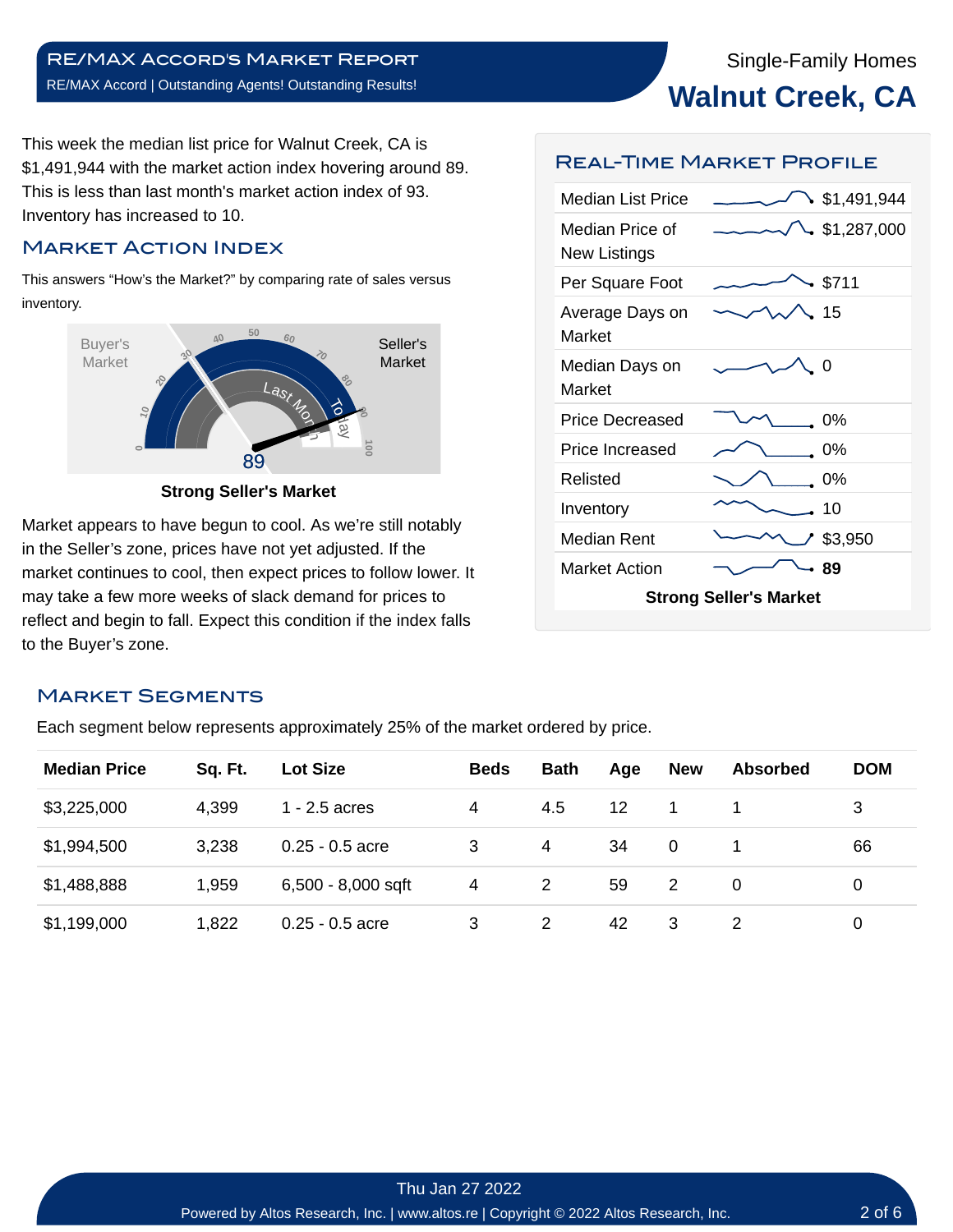Single-Family Homes **Walnut Creek, CA**

#### **MEDIAN LIST PRICE**

This week saw relatively little price change from last week. However, prices continue to demonstrate a nice up trend over the last several weeks.



#### **SEGMENTS**

Not surprisingly, given the condition of the overall market, all quartiles have shown price strength in recent weeks. All have been increasing in price lately.

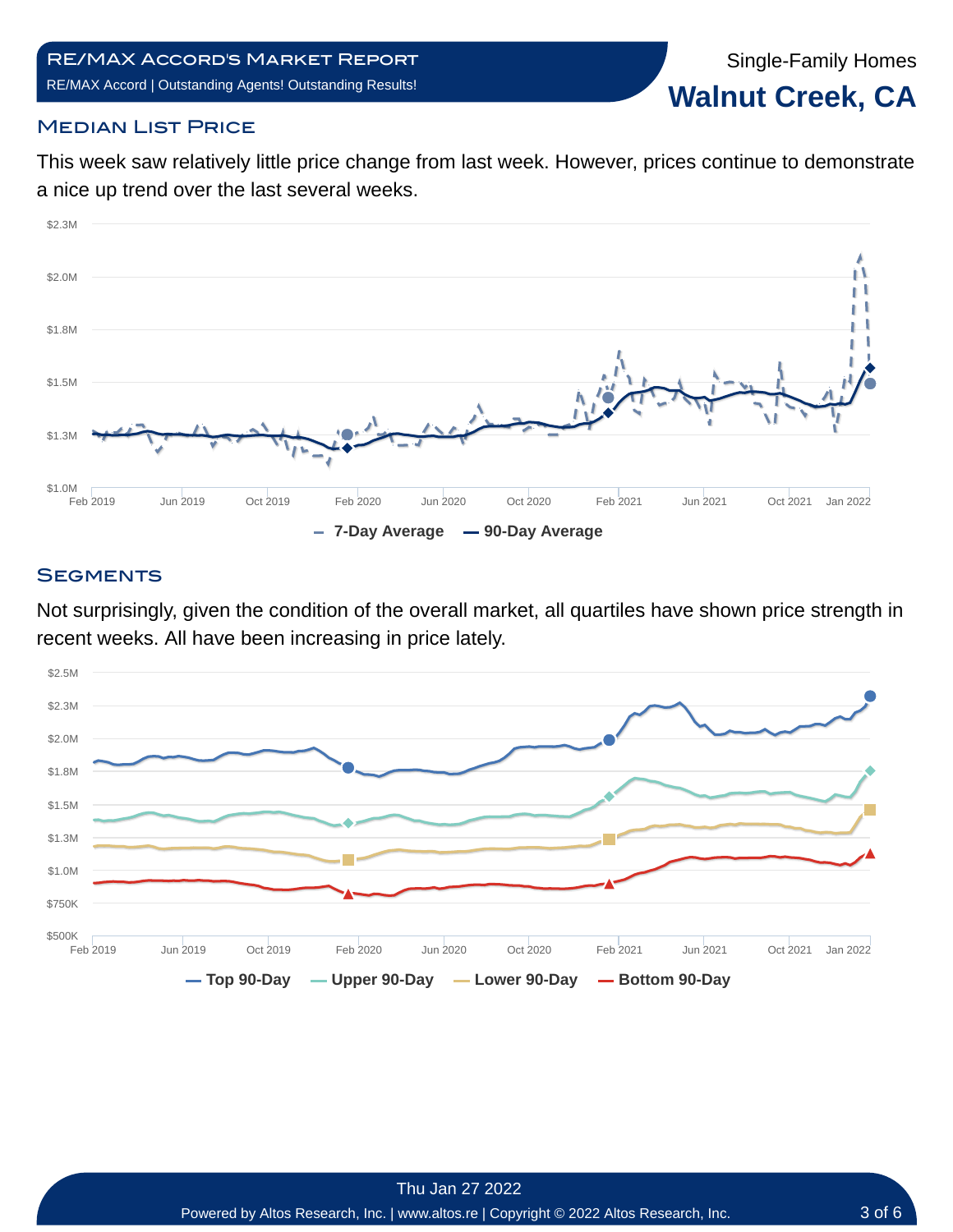Single-Family Homes **Walnut Creek, CA**

#### **PRICE PER SQUARE FOOT**

The market appears to be placing an increasing premium on homes. When list prices and price per square foot consistently increase in tandem, as they're doing now, you can often find short-term investment opportunities. Watch the Market Action Index for persistent changes as a leading indicator for these trends to flatten or drop.



#### **INVENTORY**

Inventory has been falling in recent weeks. Note that declining inventory alone does not signal a strengthening market. Look to the Market Action Index and Days on Market trends to gauge whether buyer interest is changing with the available supply.

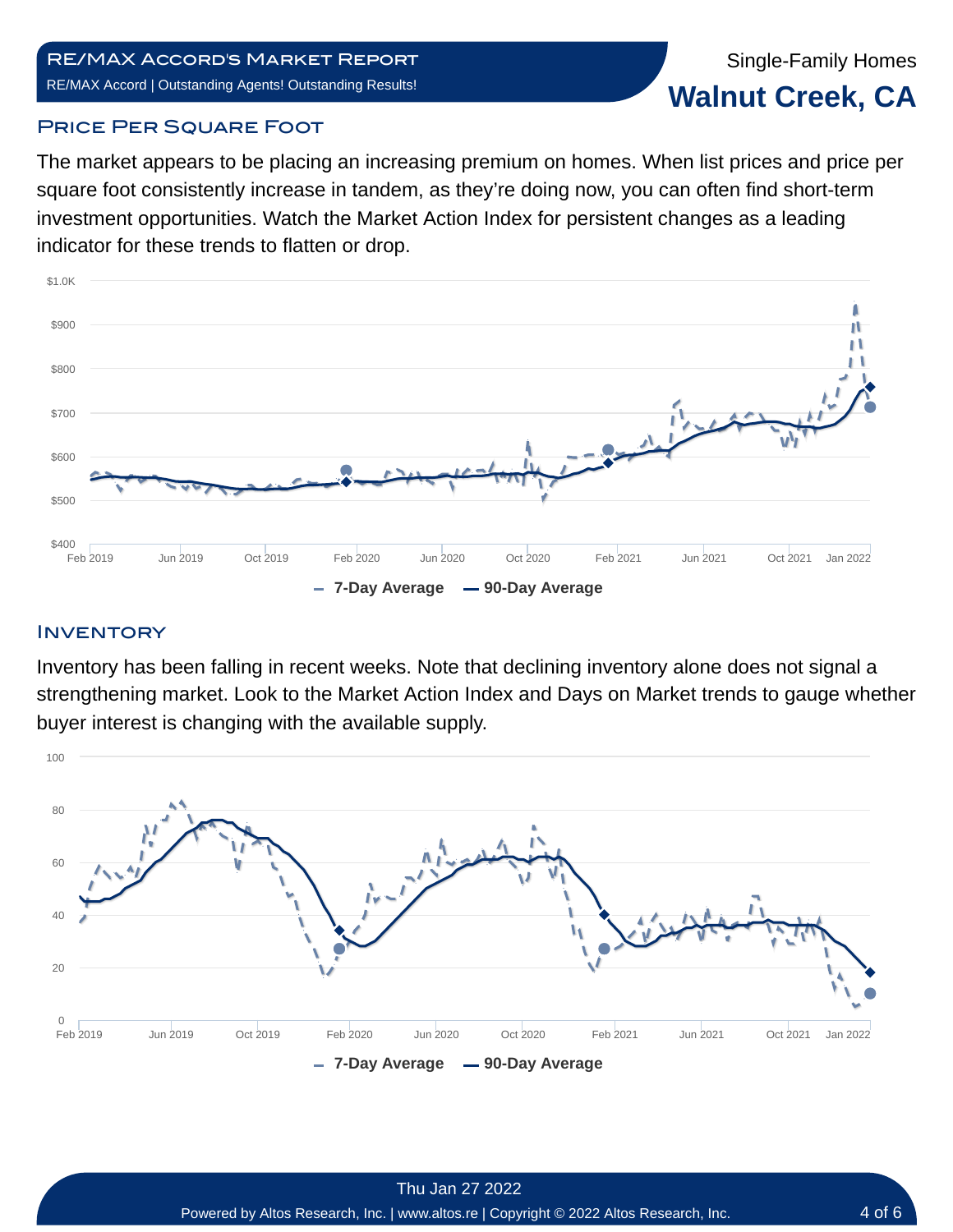### Single-Family Homes **Walnut Creek, CA**

#### Market Action Index

Market appears to have begun to cool. As we're still notably in the Seller's zone, prices have not yet adjusted. If the market continues to cool, then expect prices to follow lower. It may take a few more weeks of slack demand for prices to reflect and begin to fall. Expect this condition if the index falls to the Buyer's zone.



#### **MARKET ACTION SEGMENTS**

Not surprisingly, all segments in the market are showing high levels of demand. Watch the quartiles for changes before the whole market changes. Often one end of the market (e.g. the high-end) will weaken before the rest of the market and signal a slowdown for the whole group.